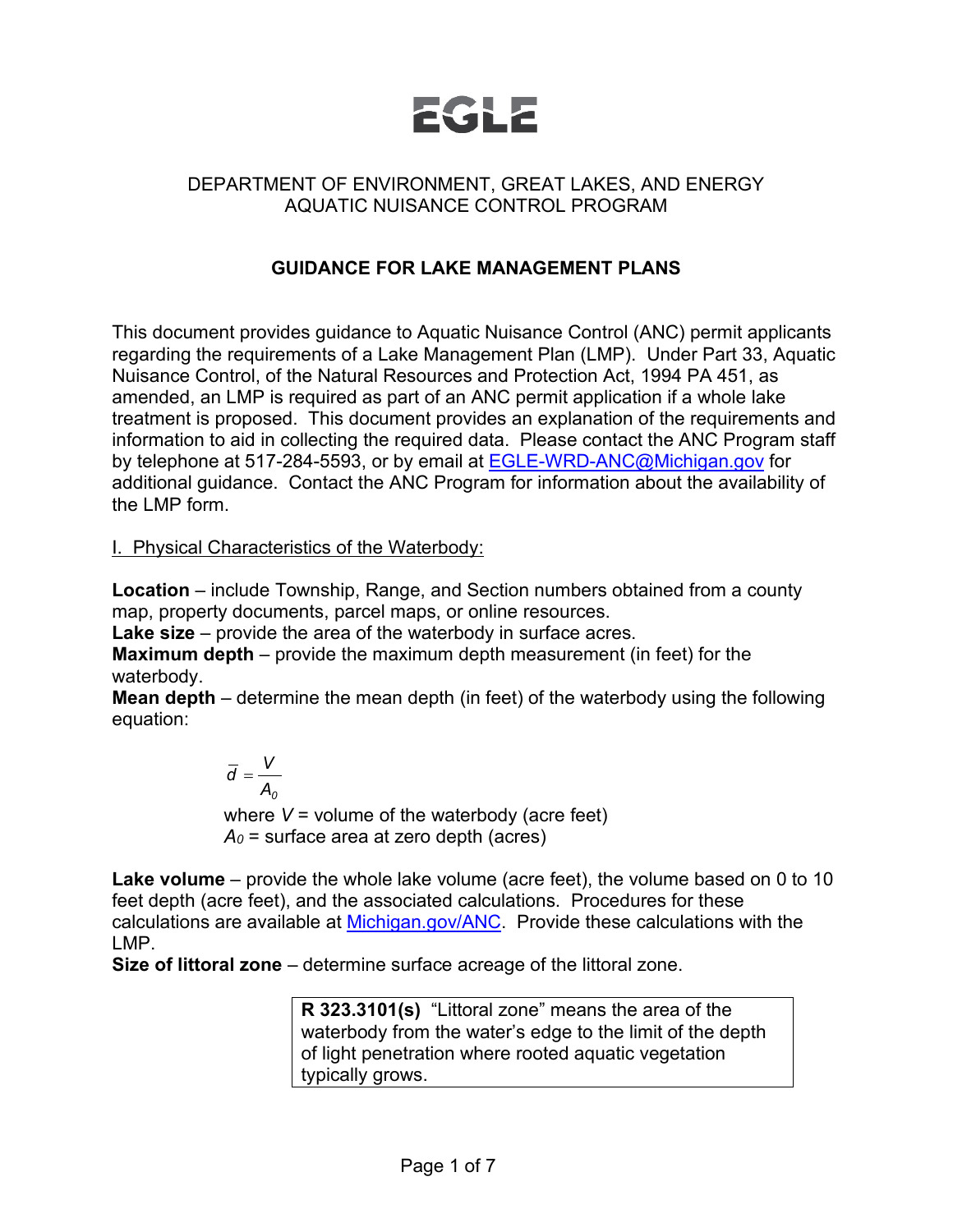**Shoreline length** – determine the length (in feet) of shoreline surrounding the waterbody.

**Shoreline development factor (SDF)** – the ratio of the length of shoreline to the circumference of a circle whose area is equal to that of the lake, indicating lake morphology. Use the following calculation:

> *2 πA*  $SDF = \frac{SL}{\sqrt{2}}$ where *SL* = shoreline length (feet)  $A =$  surface area of the waterbody (ft<sup>2</sup>)

**Retention time** – the average length of time that water remains in a waterbody. Calculate the average retention time using the flow data for the months during which the treatment will occur. Provide retention time measurement in number of days.

**Outlet flow rate** – provide the outlet flow rate (cfs), the source of the data, and a copy of the data. Flow rates can be obtained from the Department of Environment, Great Lakes, and Energy (EGLE), Water Resources Division by submitting a discharge request at [Michigan.gov/EGLE/0,9429,7-135-3313\\_3684\\_3724-168812--,00.html.](https://www.michigan.gov/egle/0,9429,7-135-3313_3684_3724-168812--,00.html) When requesting data from the Department of Environment, Great Lakes, and Energy (EGLE), select low flow discharge measurements for the monthly 95 percent, monthly 50 percent, and monthly mean, and include a contact person for the Aquatic Nuisance Control program. The normal turn-around time for these requests is two weeks.

**Location map** – provide a map showing the location of the waterbody within the county(ies).

**Bathymetric map** – provide a map that indicates the depth contours (at five-foot intervals) found within the waterbody. Select maps are available through the Department of Natural Resources (DNR) at [Michigan.gov/DNR/0,4570,7-350-](https://www.michigan.gov/dnr/0,4570,7-350-79119_79146_81198_85509---,00.html) 79119 79146 81198 85509---,00.html. Maps shall also identify the following attributes:

- **Tributaries**
- **Outlets and inlets**
- **Public and private access sites**
- **Public land**
- **Critical fish spawning areas** indicate the location of any critical fish spawning areas identified by the reviews performed by DNR, Fisheries Division (see Part III).
- **Wetlands** indicate areas of wetland vegetation as provided on the EGLE Wetlands Map Viewer at [http://www.mcgi.state.mi.us/wetlands/.](http://www.mcgi.state.mi.us/wetlands/) Click on the map layer titled "Part 303 Final Wetlands Inventory."
- **Special habitats** indicate the location of any special habitats associated with the waterbody that are identified by the reviews performed by Michigan Natural Features Inventory (MNFI); DNR, Fisheries Division; and/or DNR, Wildlife Division (see Part III).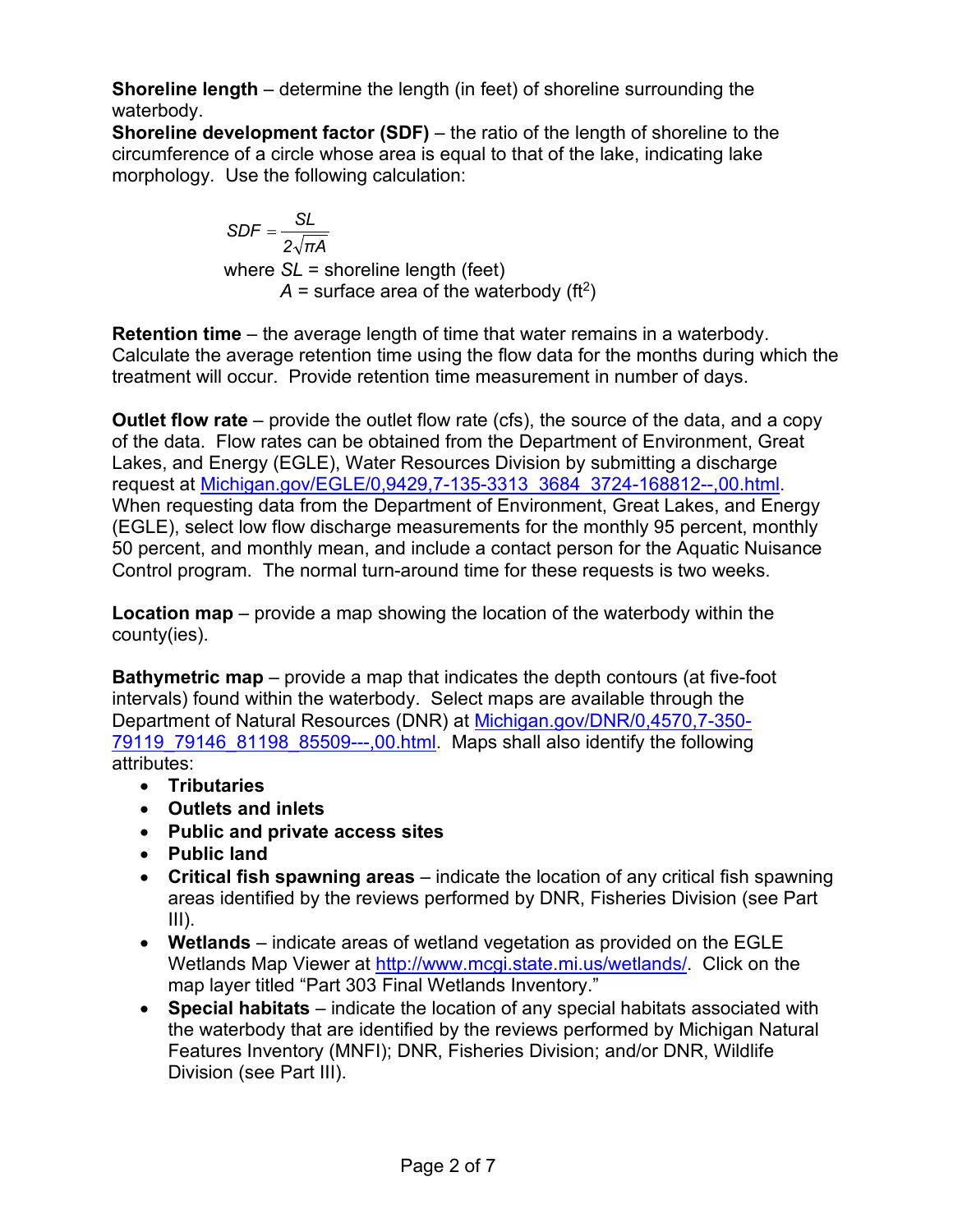- **Parks** indicate the location of any local (public or private), state, or federal parks abutting the waterbody.
- **Water control structures** indicate the location of any structure that is used or can be used to regulate the level of the lake. This includes any water level control structures that may be downstream from the lake.

**Note:** The administrative rules do not preclude an applicant from obtaining additional information beyond what is required. Other contact groups include The Nature Conservancy, lake consultants, fish biologists, or local residents.

**Land use information** – include a map of the waterbody with a legend and coding for the surrounding land use. The following categories shall be used to indicate the land use on a map:

- **High density residential** single dwellings with less than or equal to 100 feet of shoreline frontage, apartment complexes, condominium complexes.
- **Low density residential** single dwellings with more than 100 feet of shoreline frontage
- **Commercial/Industry**
- **Agricultural**
- **Parks**
- **Undeveloped areas**

# II. Water Quality Information:

Water quality parameters should be collected in the year prior to the proposed treatment and may be measured by individual volunteers, lake consultants, laboratory personnel, etc. To locate a laboratory for sample analysis in your area, go to [Michigan.gov/EGLELab.](https://www.michigan.gov/egle/0,9429,7-135-3307_4131---,00.html) If the waterbody is involved in the Cooperative Lakes Monitoring Program (CLMP), some of the data may already exist. Contact Marcy Knoll Wilmes; Lakes, Erie, Huron, and Superior Unit; Surface Water Assessment Section; Water Resources Division, at 517-342-4348 or [KnollM@Michigan.gov](mailto:knollm@michigan.gov) for information about the CLMP and existing water quality data. Existing water quality data may be found at U.S. Environmental Protection Agency's STORET database [\(https://www.epa.gov/waterdata/water-quality-data-wqx\)](https://www.epa.gov/waterdata/water-quality-data-wqx). The following water quality parameters and a map indicating the sample locations must be submitted as part of the LMP:

- 1. Temperature and Dissolved Oxygen (DO) measured in mid- to late August as a surface to bottom profile over the deep basin of the waterbody. Temperature and DO must be measured from the surface to within three feet of the bottom at either of the following intervals: Option A:
	- i. Five-foot intervals in the upper part of the water column (epilimnion)
	- ii. Two and a half-foot intervals through the mid-depth region (thermocline)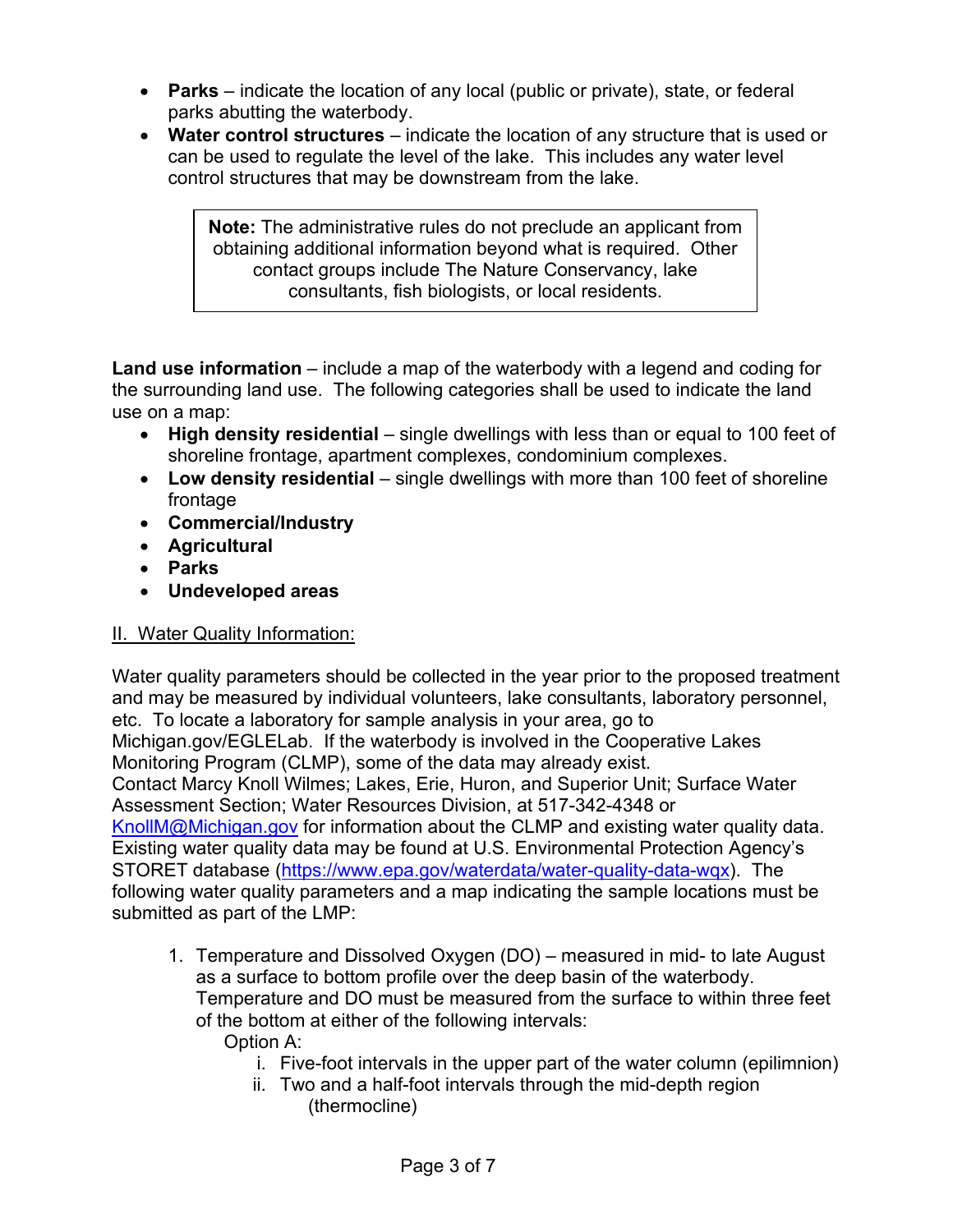iii. Five-foot intervals below the thermocline (hypolimnion) Option B:

i. Three-foot intervals from the surface to within three feet of the bottom.

- 2. Transparency measured using a Secchi disk from mid-May through mid-September. Ideally, transparency should be measured on a weekly basis. At a minimum, EGLE will accept eight equally spaced measurements during this time period. Transparency must be measured over the deep basin of the waterbody.
- 3. Total Phosphorus measured twice per year, a surface sample at spring turnover (approximately two weeks after ice out) and a deep water sample in mid- to late August.
- 4. Total Alkalinity surface sample measured once per year at spring turnover (approximately two weeks after ice out).

## III. Biological Characteristics of the Waterbody:

- 1. Total higher aquatic plant surface coverage This is a measure of the percent plant coverage of the total surface area of the waterbody. To determine this measure, make note of the depths where the presence of aquatic plants begins and ends while performing an aquatic vegetation survey, then determine the total acreage of aquatic plant cover. Compare the acreage of aquatic plant cover to the surface acreage of the waterbody and calculate the percent plant coverage of the total surface area. When mapping the presence of aquatic plants, include macroalgae (*Chara* spp., *Nitella* spp.).
- 2. Aquatic vegetation map(s) and data analysis An aquatic vegetation survey of the waterbody shall be performed in August or September of the year prior to the proposed whole-lake chemical treatment. The vegetation survey and data analysis shall be performed according to EGLE's "Procedures for Aquatic Vegetation Surveys." These procedures can be obtained from the Aquatic Nuisance Control Program web page at [Michigan.gov/ANC.](http://www.michigan.gov/anc) If you have questions about the procedures, please contact ANC staff at 517-284-5593, or [EGLE-WRD-ANC@Michigan.gov.](mailto:EGLEWRDANC@Michigan.gov)
- 3. A description of the fish, wildlife, and plant communities, including identification of any special concern, threatened, or endangered species. Provide original comments with the LMP. If a review request is submitted and no response is received, attach a copy of the original inquiry to the LMP form.
	- a. Fish communities Contact the local DNR fish biologist, in writing via email or letter, to request information from fish surveys performed in the waterbody and any critical fish spawning habitat associated with the waterbody. Contact information for DNR fish biologists may be obtained at [Michigan.gov/DNR/0,4570,7-350-79119\\_79146\\_82446-211971--](https://www.michigan.gov/dnr/0,4570,7-350-79119_79146_82446-211971--,00.html#management) [,00.html#management](https://www.michigan.gov/dnr/0,4570,7-350-79119_79146_82446-211971--,00.html#management) by clicking on the appropriate management unit and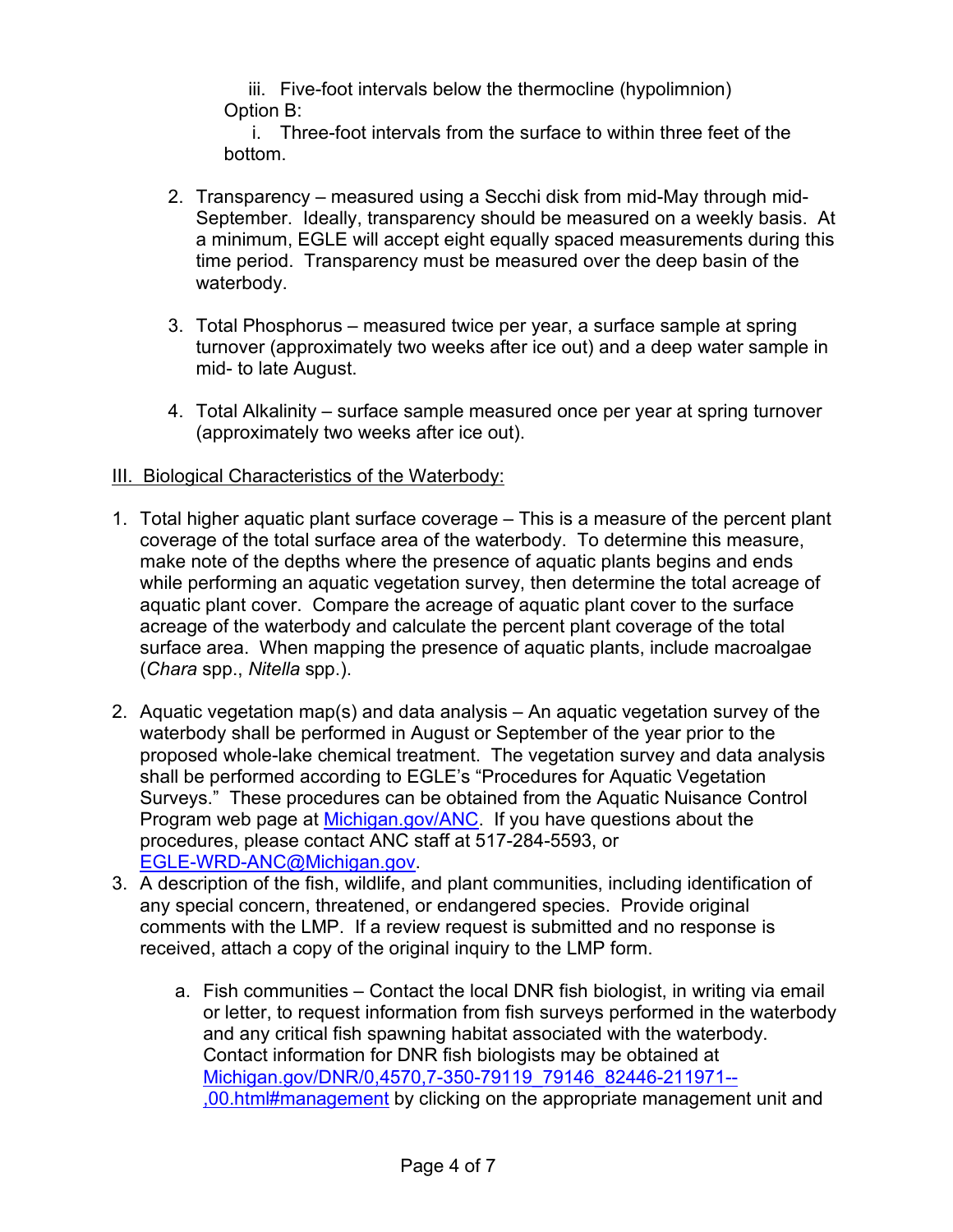then clicking on "Staff Contacts." Allow 4-6 weeks for these reviews. At a minimum:

- If the waterbody is public, obtain a list of fish species present in the waterbody from the DNR.
- If the waterbody is private, informally interview anglers to determine a list of fish species present.
- Critical fish spawning habitat must be requested regardless of public or private ownership. The DNR may not be able to provide this information for private waterbodies. In this case, provide any correspondence received from the DNR.
- b. Wildlife communities Contact the local DNR Wildlife Division District Supervisor and wildlife biologist to request information from wildlife surveys performed in the area of the waterbody. Contact information for DNR wildlife biologists may be obtained at [Michigan.gov/DNR/0,4570,7-350-](https://www.michigan.gov/dnr/0,4570,7-350-79136_79608_83455-378731--,00.html) [79136\\_79608\\_83455-378731--,00.html](https://www.michigan.gov/dnr/0,4570,7-350-79136_79608_83455-378731--,00.html) by clicking on the appropriate county. Allow 4-6 weeks for these reviews.
- c. Plant communities Contact the DNR, Fisheries Division and DNR, Wildlife Division to determine if there are plant communities of local concern associated with the waterbody proposed for chemical treatment. Plant community information may also be gathered from a limnologist or botanist who is familiar with the waterbody. Reviews may be obtained from:
	- DNR, Fisheries Division by letter or email request using the web site addresses above. Allow 4-6 weeks for these reviews.
	- DNR, Wildlife Division by letter or email request. Contact the District Supervisor and local wildlife biologist using the website address above). Allow 4-6 weeks for these reviews.
- d. Special Concern, Threatened, or Endangered Plant/Animal Species Contact an ANC Program staff member at [EGLE-WRD-ANC@Michigan.gov](mailto:EGLE-WRD-ANC@Michigan.gov) to request a list of special concern, threatened, or endangered species associated with the waterbody proposed for treatment.

#### IV. Nuisance Conditions

Provide a written description of the current aquatic nuisance problem occurring in the waterbody, including a description of the activities that are being impaired by the nuisance conditions, and a map that delineates the distribution of the targeted nuisance species.

#### V. Management Goals

Provide a written description of the desired outcome(s) of the management activities proposed for the waterbody, and management goal map(s) indicating goal locations of specific types of vegetation to be achieved through the proposed management activities.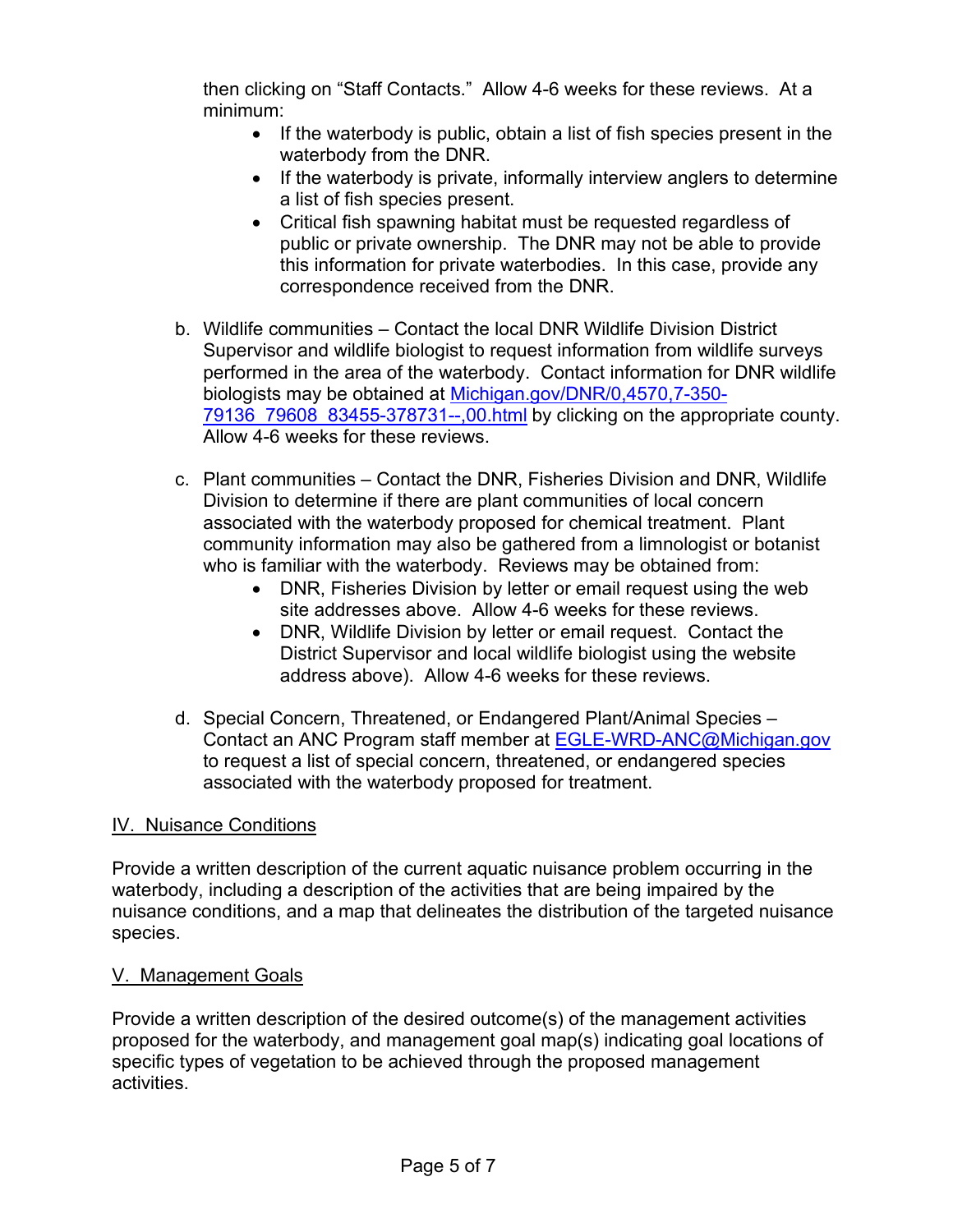## VI. History of Waterbody Management

Provide a written description of the management activities performed on the waterbody within the past ten years. Include any mechanical, chemical, or biological control efforts, lake level manipulation, dredging, and fish stocking activities (including species stocked, stocking schedule). If there have been past whole lake treatments, include a description and discussion of the treatment results. If the treatment results were poor, describe changes that are proposed for the current application to improve the treatment success.

#### VII. Management Options

Provide a written description of all management options considered to achieve the goals established for this waterbody, including the reasons for choosing the option proposed in the LMP.

#### VIII. Vegetation Management Plan

The Vegetation Management Plan (Plan) is a plan indicating all activities proposed to manage the vegetation within the waterbody for a three-year period. The Plan shall include:

- proposed actions necessary to attain the management goals a table summarizing all proposed management activities proposed to achieve the established goals.
- maps indicating proposed annual vegetation management, and the proposed product distribution path for whole lake treatment.
- calculations used to determine the amount of product proposed for whole lake treatment.

#### IX. Monitoring and Evaluation

Provide a written description of the monitoring activities to be performed on the waterbody (including a map indicating product concentration sampling sites) and an explanation of how the monitoring results will be evaluated to determine the level of success achieved for each management goal.

#### X. Lake Management Plan Development

Provide written documentation of LMP development participation of stakeholders and agencies responsible for managing public trust resources. This may include minutes from Lake Board and/or Lake Association meetings, minutes from public hearings, written correspondence from EGLE, the DNR, or other resource agencies, etc. The lake management plan must be signed and dated by the preparer and by a local representative of the aquatic vegetation management project.